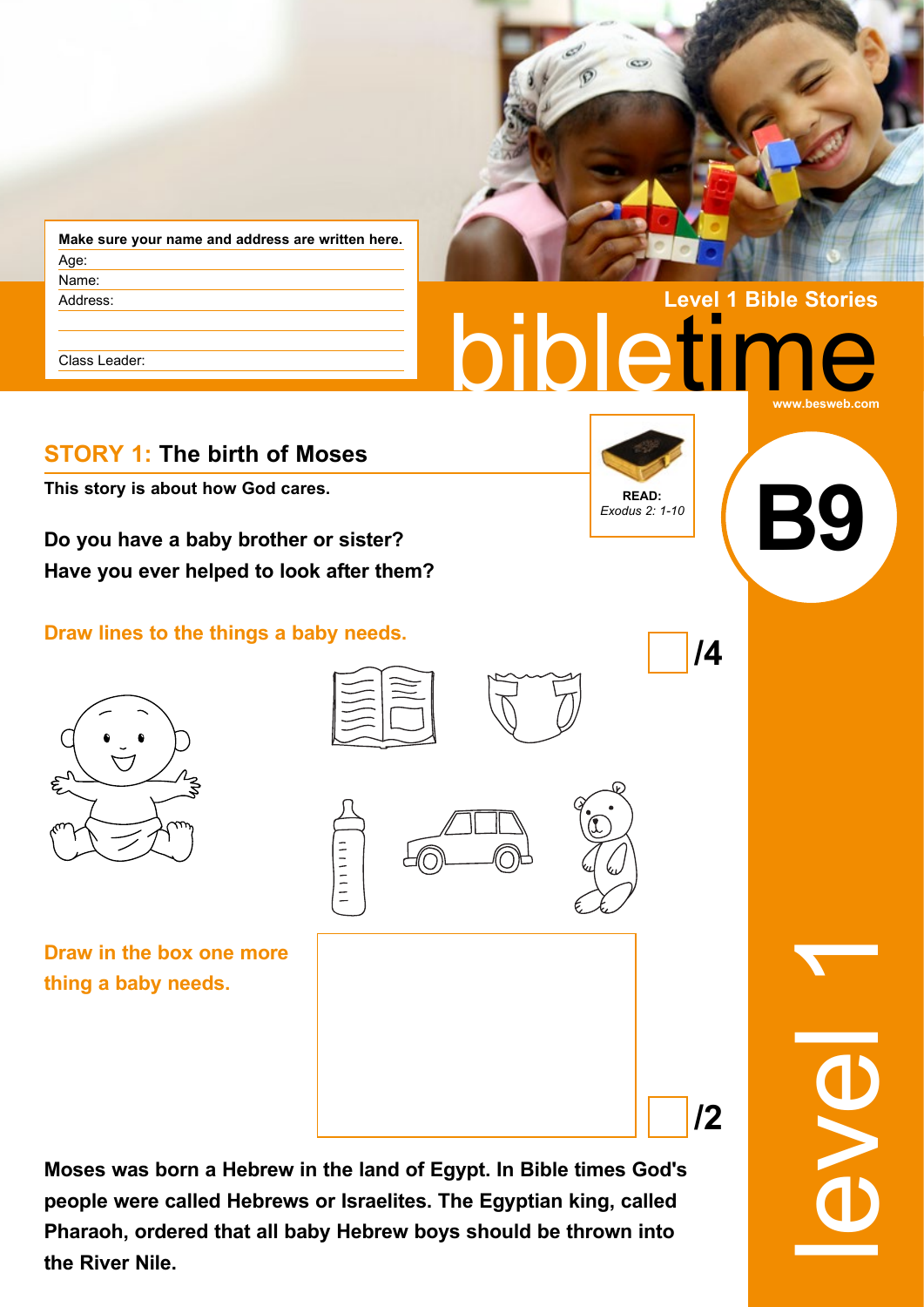**Moses' mother did not want him to die, so she made a special basket and put him in it. She hid it in the reeds by the bank of the River Nile. She trusted God to keep her baby safe.**

**Draw baby Moses in the basket and colour the picture.**



**Pharaoh's daughter came from the palace to the river and found the baby. She allowed his own mother to look after him for some time. Then she took him back to the palace to be her son.**

**/6**

**She called him Moses which means, "I took him out of the water."**

**Answer the following questions using the words below.**

| <b>Pharaoh's daughter</b>                 | palace<br>mother |    |
|-------------------------------------------|------------------|----|
| Who came to the river and found the baby? | P<br>d           |    |
| Who was allowed to look after Moses?      | <b>His</b><br>m  |    |
| <b>Where did Moses go to live?</b>        | The<br>p         | /8 |
|                                           | 10               |    |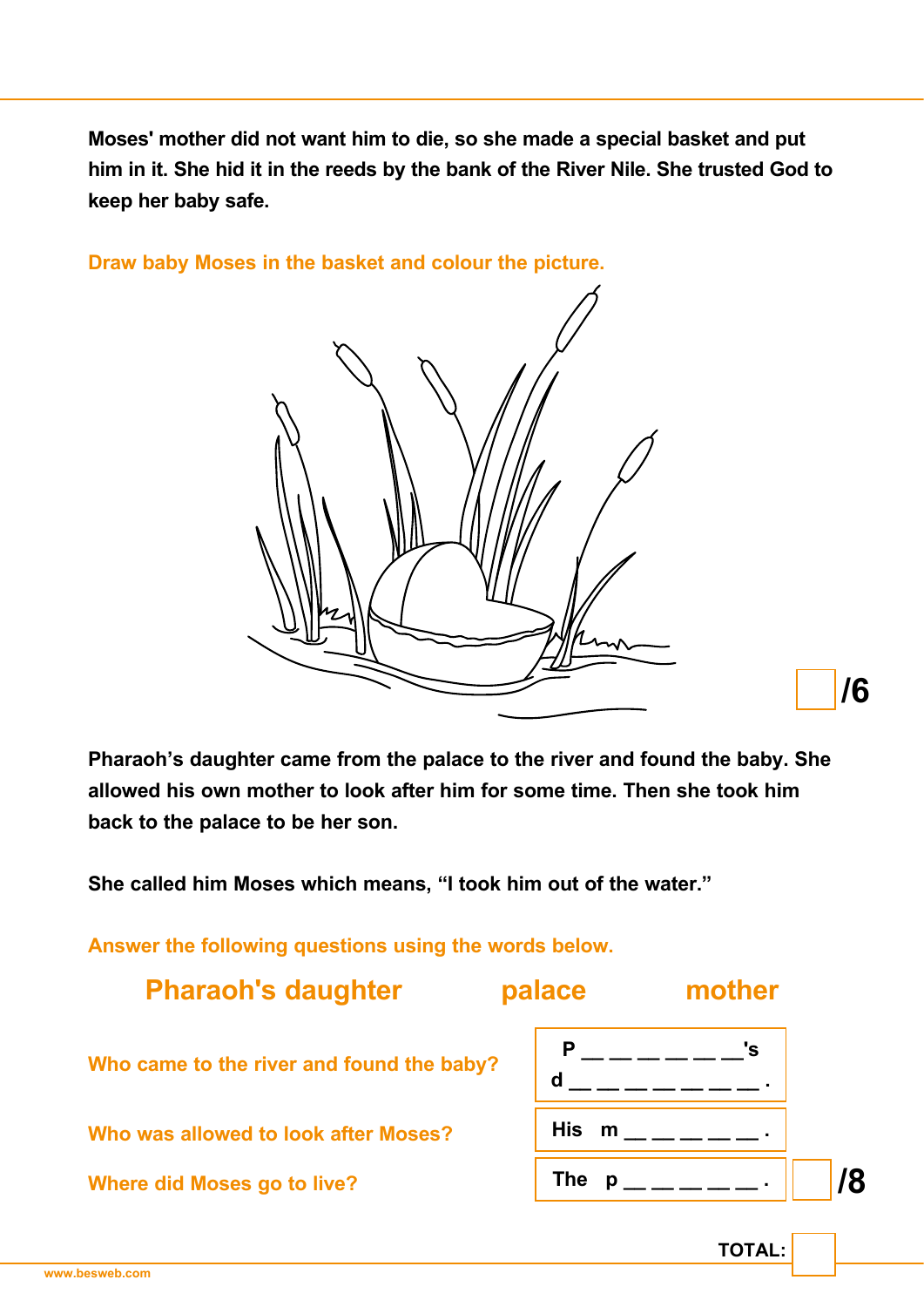**STORY 2: Moses' big mistake** 

**This story is about how God sees everything. READ: READ: READ:** 

**Sometimes we do wrong things and we try to hide them. In today's story, Moses does a terrible thing when he thinks no-one is watching.** 

**Pharaoh treated the Hebrew people very badly. They had to make lots of bricks and build cities.**

**Draw 4 more bricks. How many are there now? Colour the picture.**

**One day, Moses saw one of his Hebrew friends being beaten by an Egyptian. He looked around. There was no one looking, so he killed the Egyptian. He hid his body in the sand.**





**Total number of bricks.**



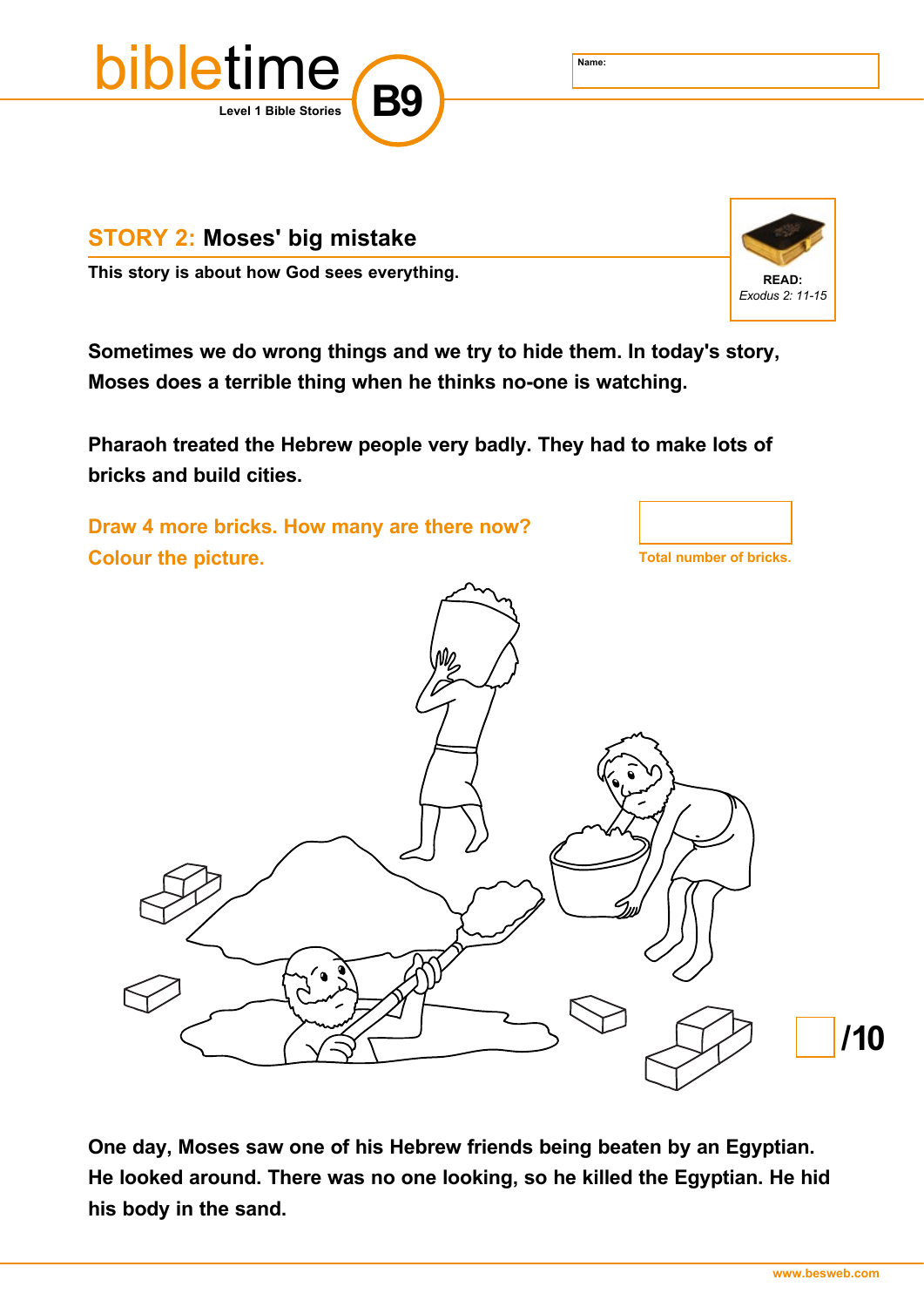**Moses was found out! He had to run away from home and hide because Pharaoh was very angry.**

**Draw lines from Moses to the sentences that are true.**



**The Bible teaches us that:**



**TOTAL:**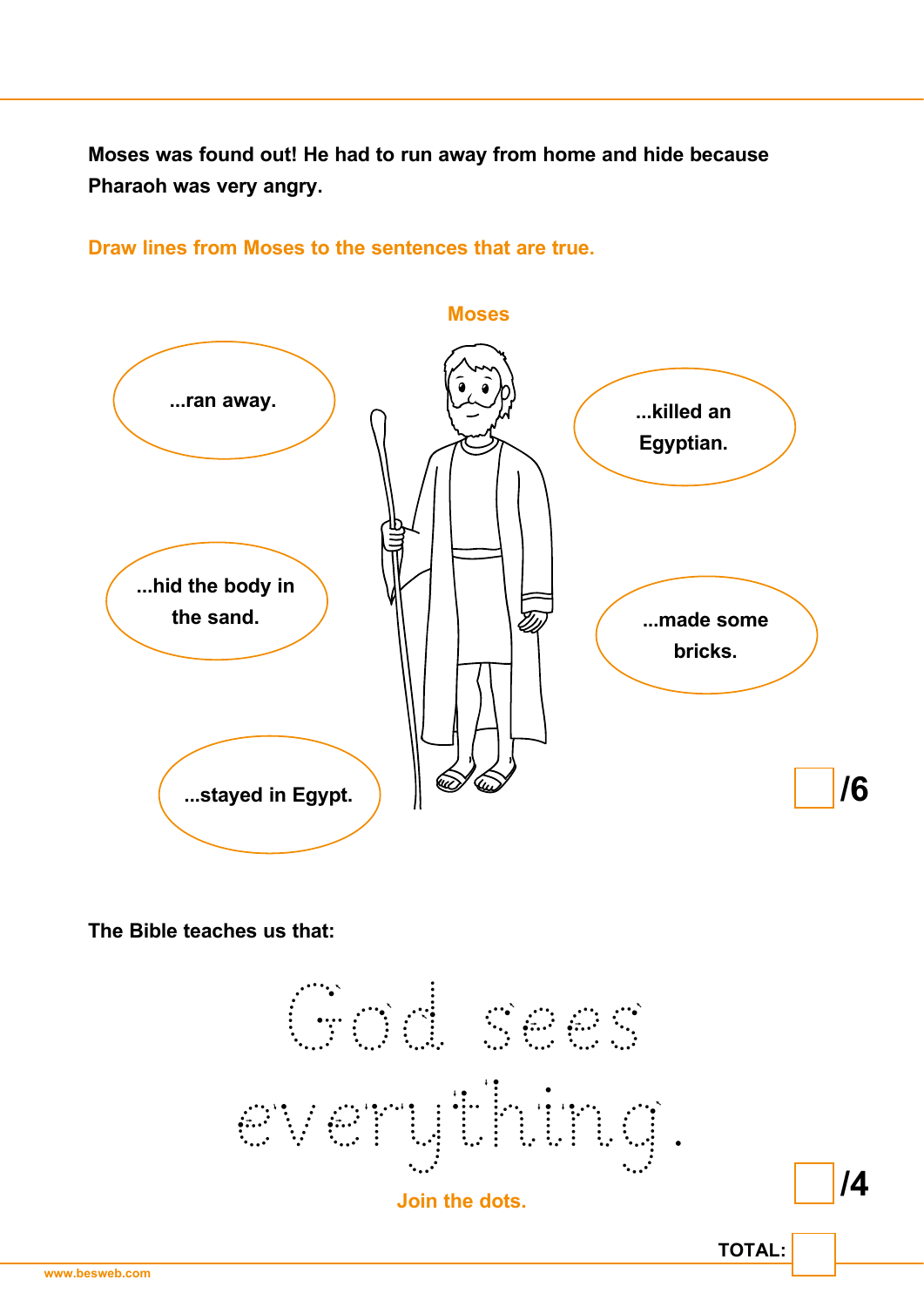



**Have you ever been given a special job to do?**

**STORY 3: Moses sees a burning bush**

**Draw or write in the box what it was.**



**Moses had run away to Midian and was now working as a shepherd there. One day, God spoke to him from a burning bush. He had a special job for him to do. There was a fire in the bush but the bush was not burning up! This was a miracle.**

**Draw the flames on the burning bush. Colour them red, orange and yellow.**



**/5**

**/5**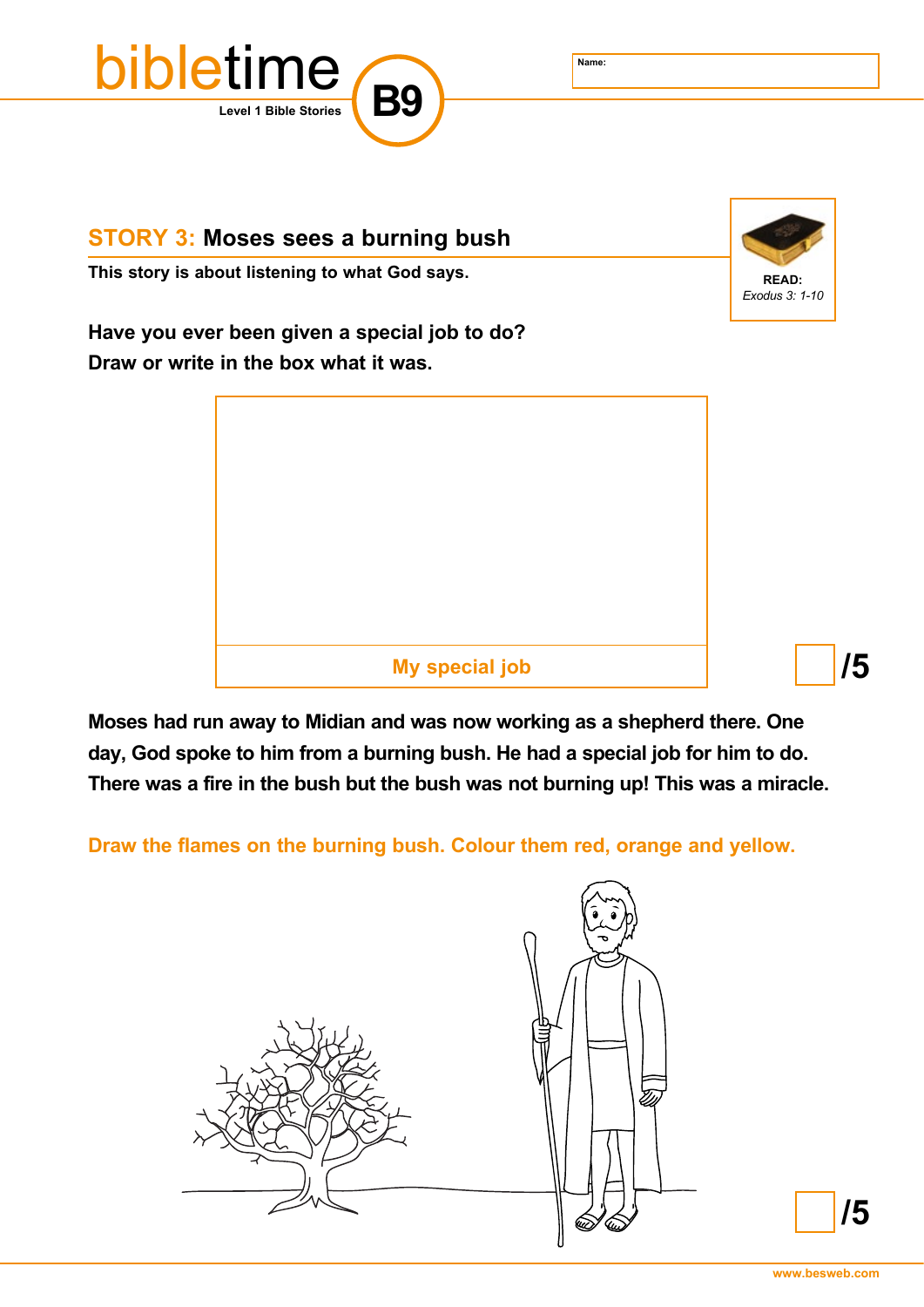**Moses was frightened but God spoke to him and told him He had a special job for him.**



**Answer the following questions by filling in the missing letters.**

**Where did Moses have to go?**  $\qquad \qquad \vert$  **E** \_ \_ \_ \_ Who did he have to speak to? **P** \_\_



**The Bible tells us to:**

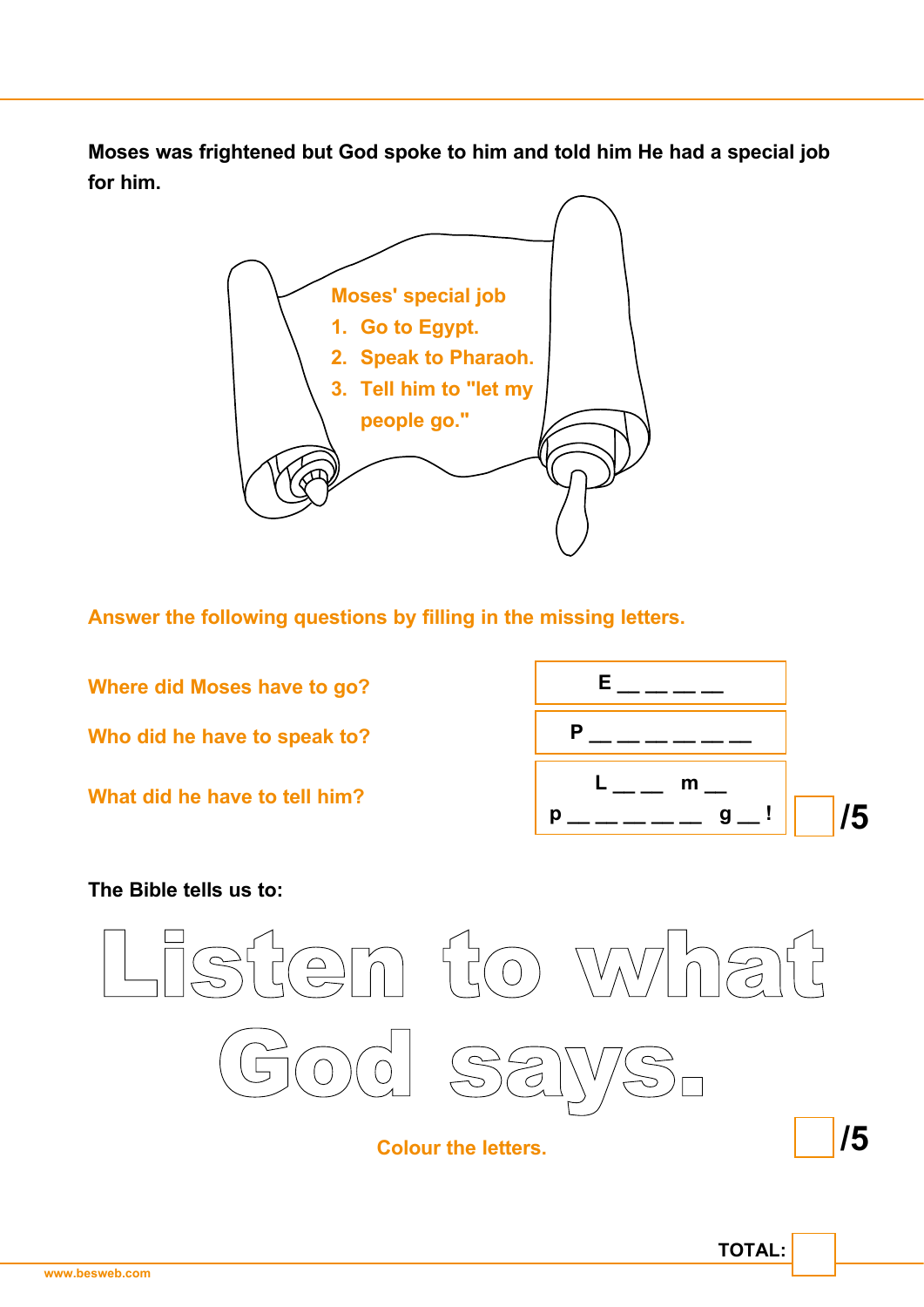

## **STORY 4: Moses brings God's message**

**This story is about being ready to work for God. <br>READ: READ:** 



### **Have you ever made excuses when someone has asked you to do something?**

### **Draw your face in the box. Tick the excuses you have used.**



**God told Moses to go to Pharaoh. He was to tell Pharaoh to let the Hebrew slaves go free. Moses didn't want to return to Egypt. He began to make excuses.**

**Colour the picture.**